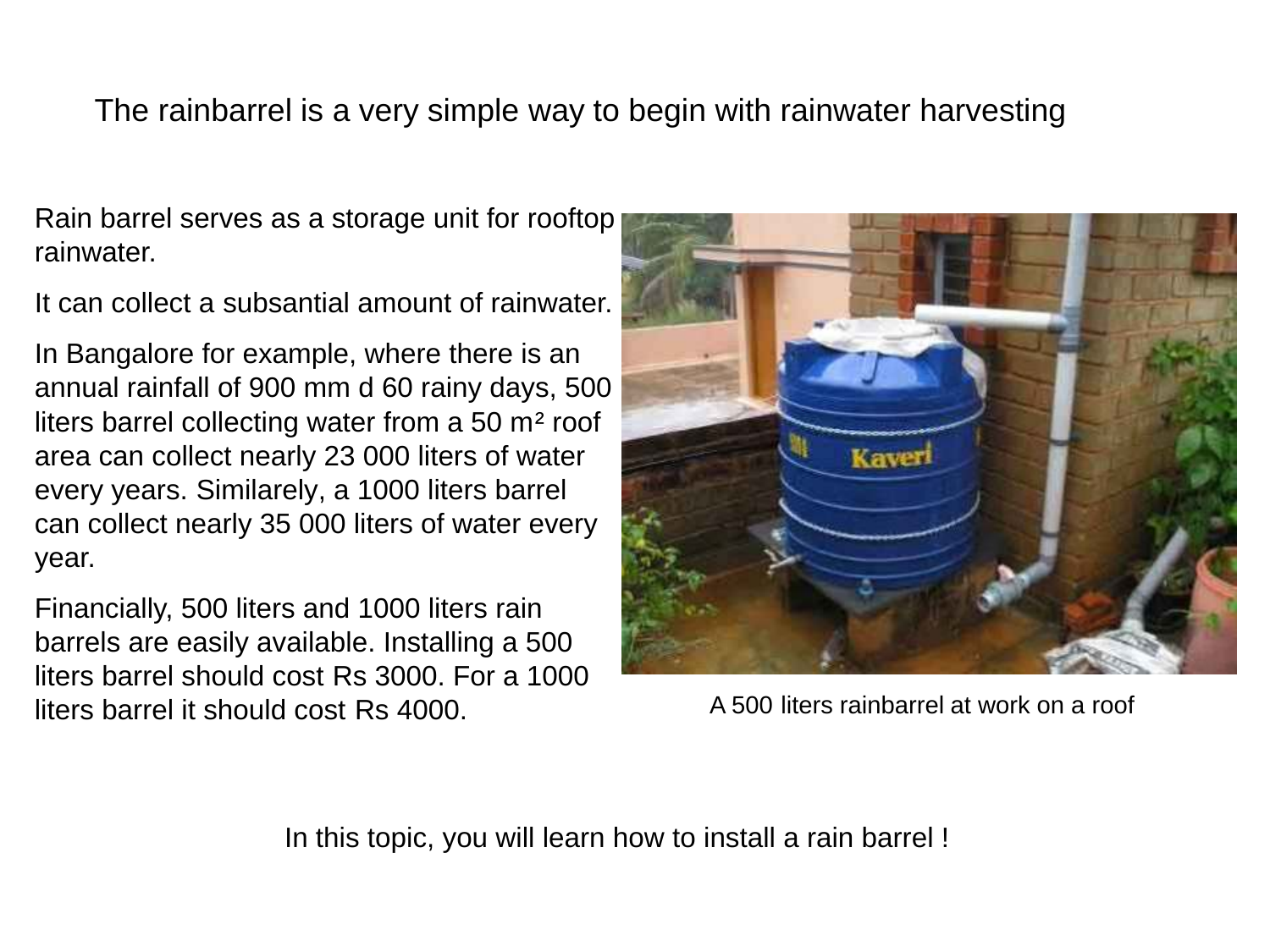# Materials Required

- PVC pipes 75 mm dia for roof area upto 1000 m² for down pipes. In case of sloped roof, 150 mm dia pipe is cut horizontally to act as a gutter ; gutters can also be of aluminium, galvanized iron, or stainless steel.
- Clamps to be placed at 1 m c/c : for holding the gutter in place ; numbers depend on the length of the gutter and down pipe.
- Screws/ nails for fixing the clamps.
- End cap for sealing off the other end of gutter so that water does not flow out from the wrong end.
- Elbows for joining the pipes at right angles ; numbers depend onthe design
- Tee ; joint for connecting the down pipe to first rain separator on one end and water inlet into the barrel on the other end
- First rain separator with PVC gate valve. First rain separator allows the first rain water which usually carries a lot of suspended particles like leaves, dust, etc. to flow off without letting it into the barrel.
- Small perforated aluminum basket (which sits securely in the mouth of the Rain barrel) with two layers of sponge; to act as filter
- PVC drum ; 500 liters or 1000 liters depending on roof area: forstoring rain water
- Tap at the bottom of the barrel for allowing drawl of water in a bucket or by attaching a hose pipe
- Platform raised at a height of around 45 cm from the ground : for keeping the rain barrel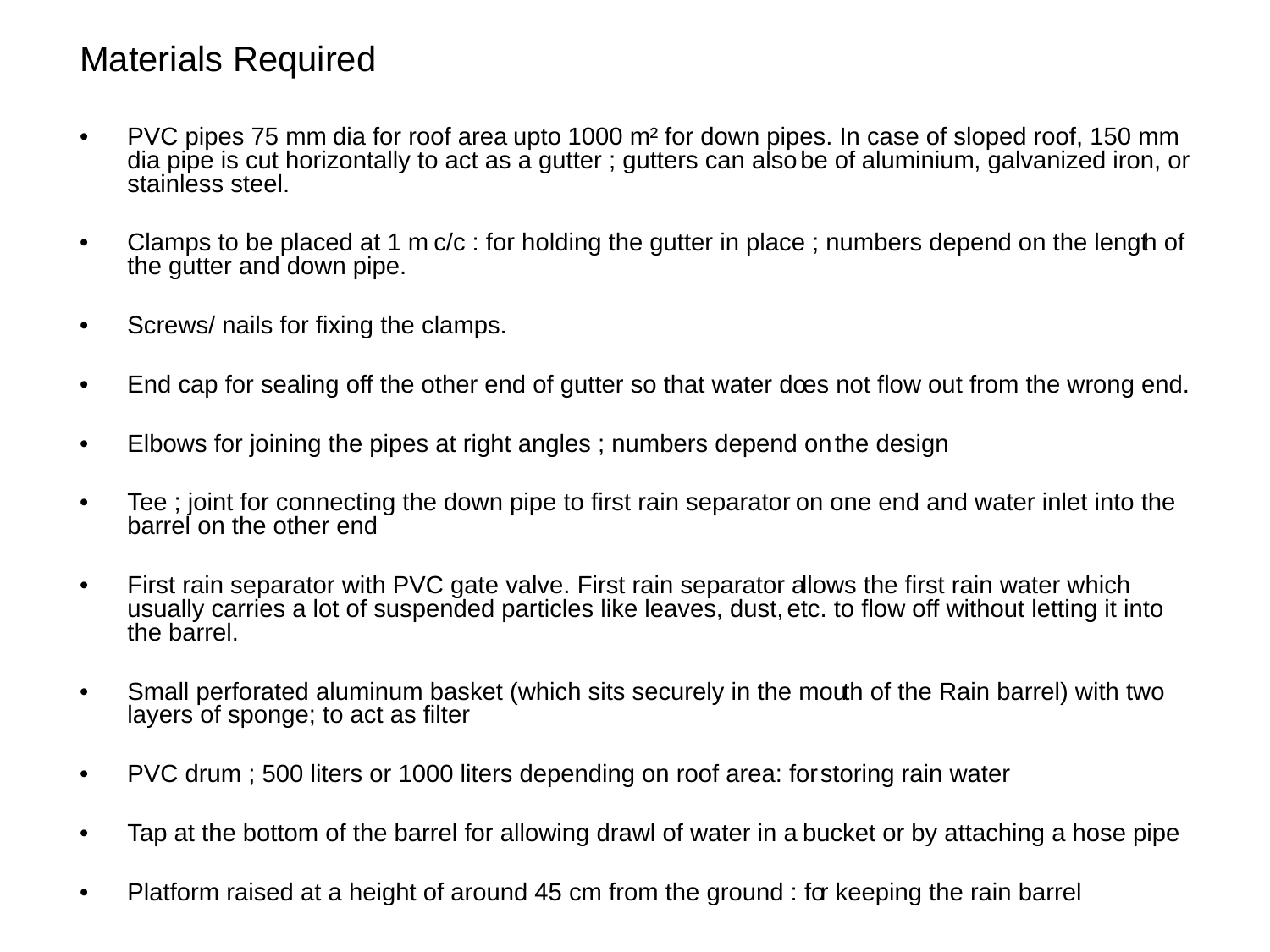

Site Specification

Should have a minimum of 3'3" x 3'3" for 500 liter drum and 4'0"x 4'0" for 1000 Liters.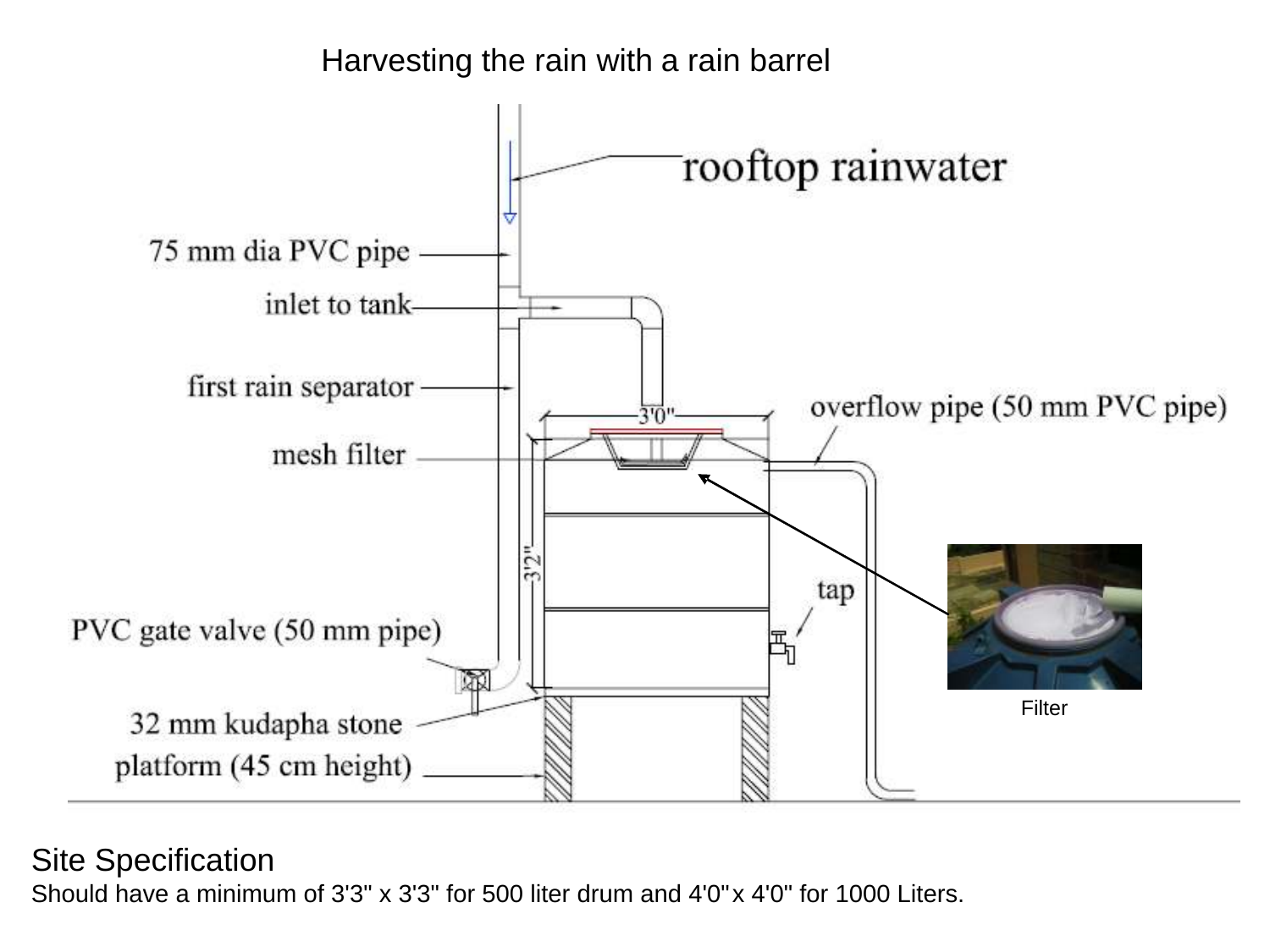### Technique – the roof

Lead all the water falling on the roof to one or two points in the roof. This can be done during the time of construction by providing a slope in the required direction. In already constructed houses, connect the existing pipes to the rain barrel.



Flat roof





Hole for water **Connecting vertical pipes** 

Maintenance : Make sure that just before the first monsoon showers the roof isswept clean. During continuous rainy spell it is advisable to clean the roof once a week.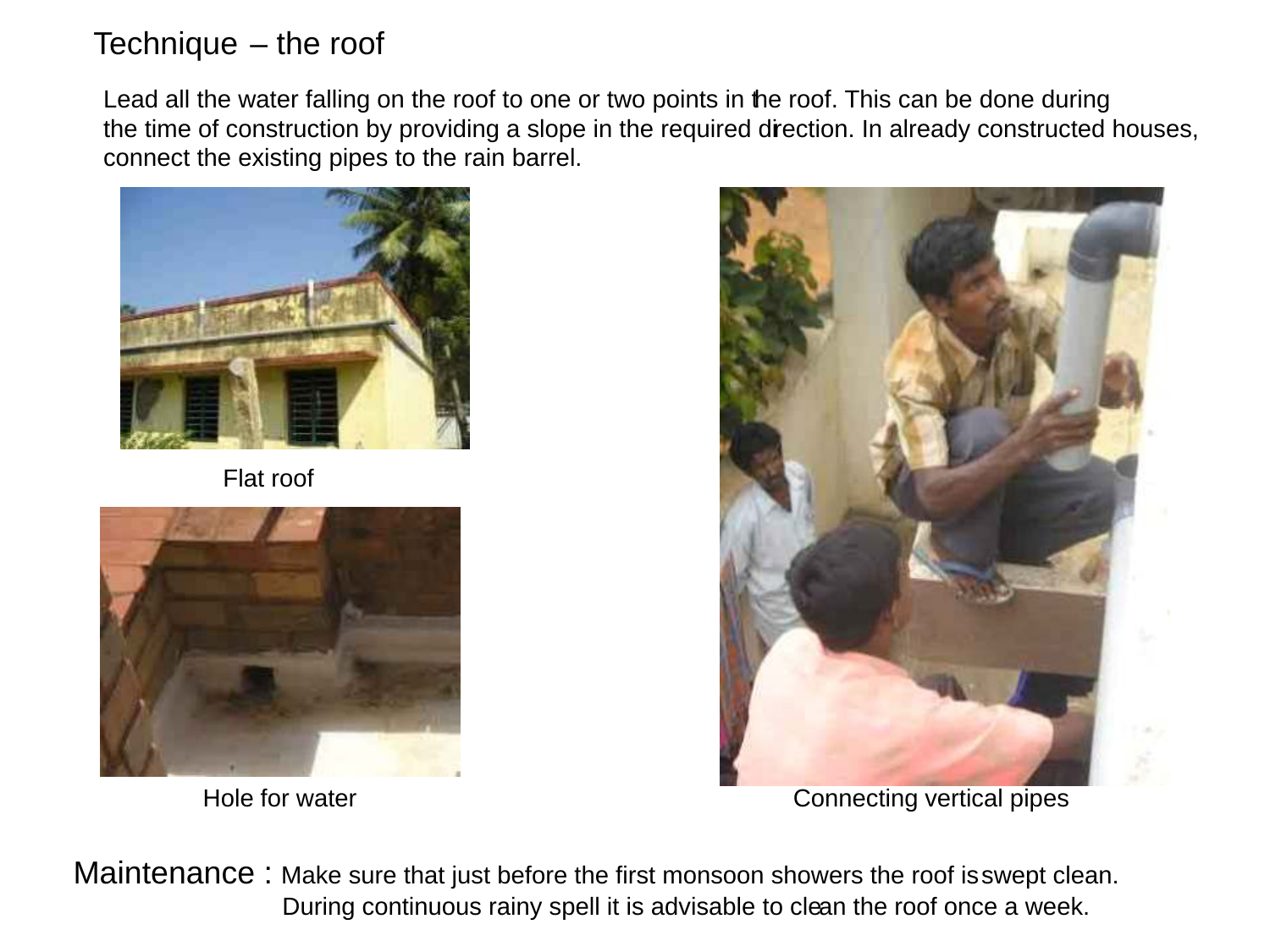### Technique – the pipes

In case of sloped roof, fix a gutter (horizontal pipe) along theedges of the roof using clamps. The gutter can be connected to the down pipe using an elbow junction. Seal the other end of the gutter using end cap.



Gutter for sloped roof



Elbow junction



End cap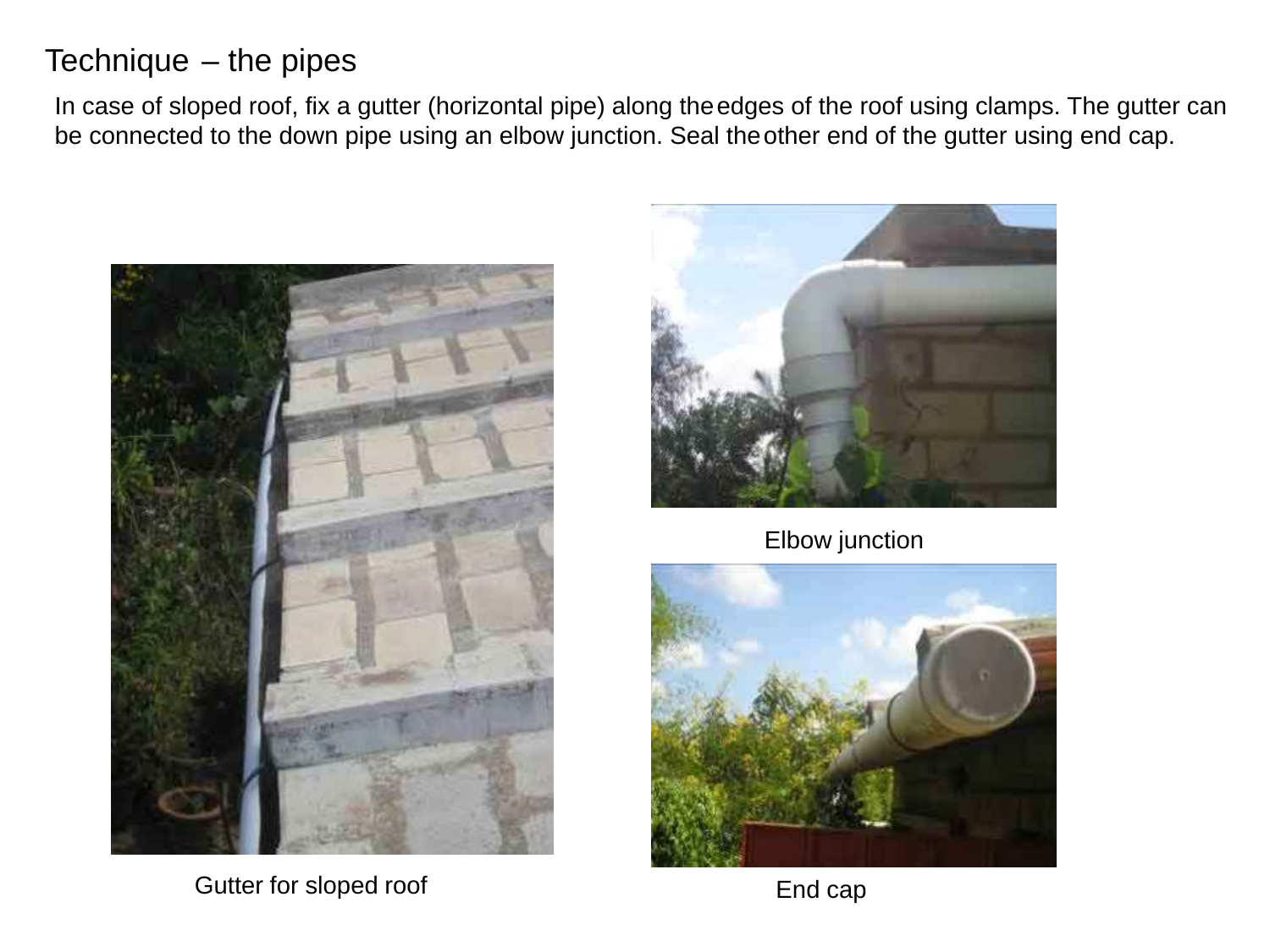### Technique – the first rain separator

Water from the first showers should not be harvested; it should be allowed to flow out through a first rain separator pipe.

Using tee junction at the end of down pipe, connect one end of the tee to the first rain separator and the other end to the inlet of the barrel.



Tee junction



First rain separator with gate valve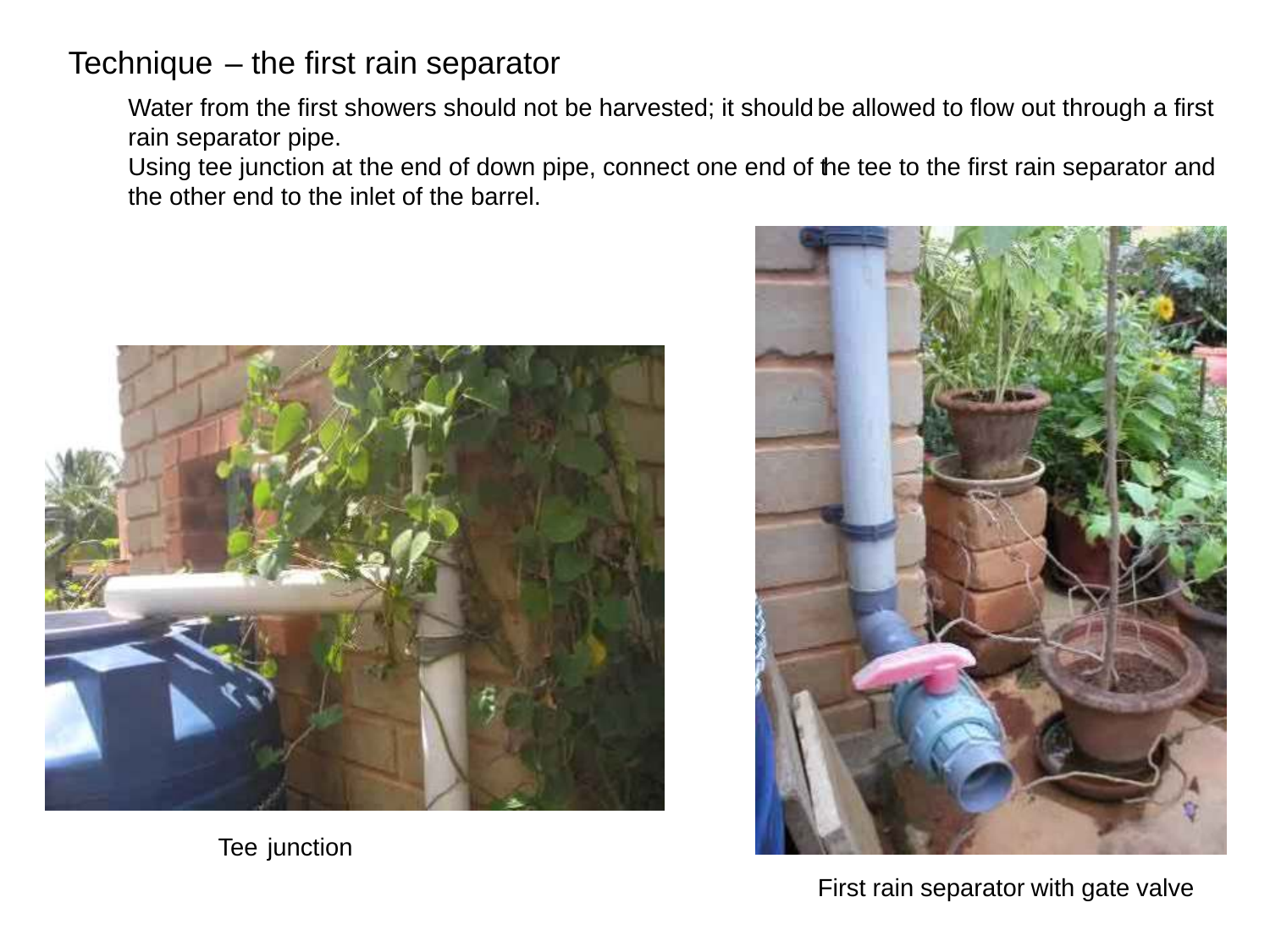### Technique – the platform

Construct a platform at a minimum of 45 cm above the ground. This allows you to get some water directly fom the tap and keep the bottom of the barrel clean.



Rain barrel in an industry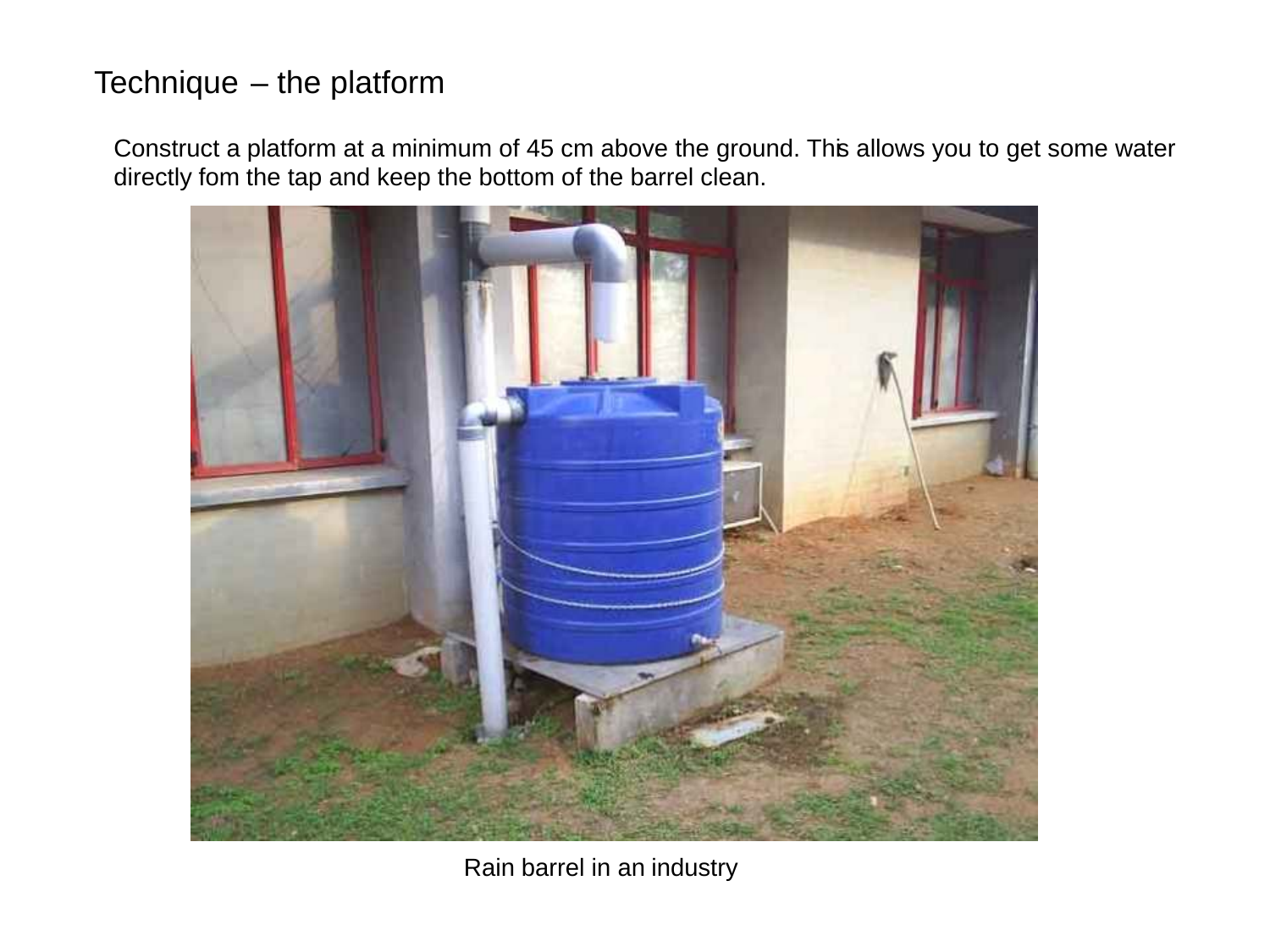# Technique – PVC barrel

Place the PVC barrel on top of the platform.





Examples of PVC barrels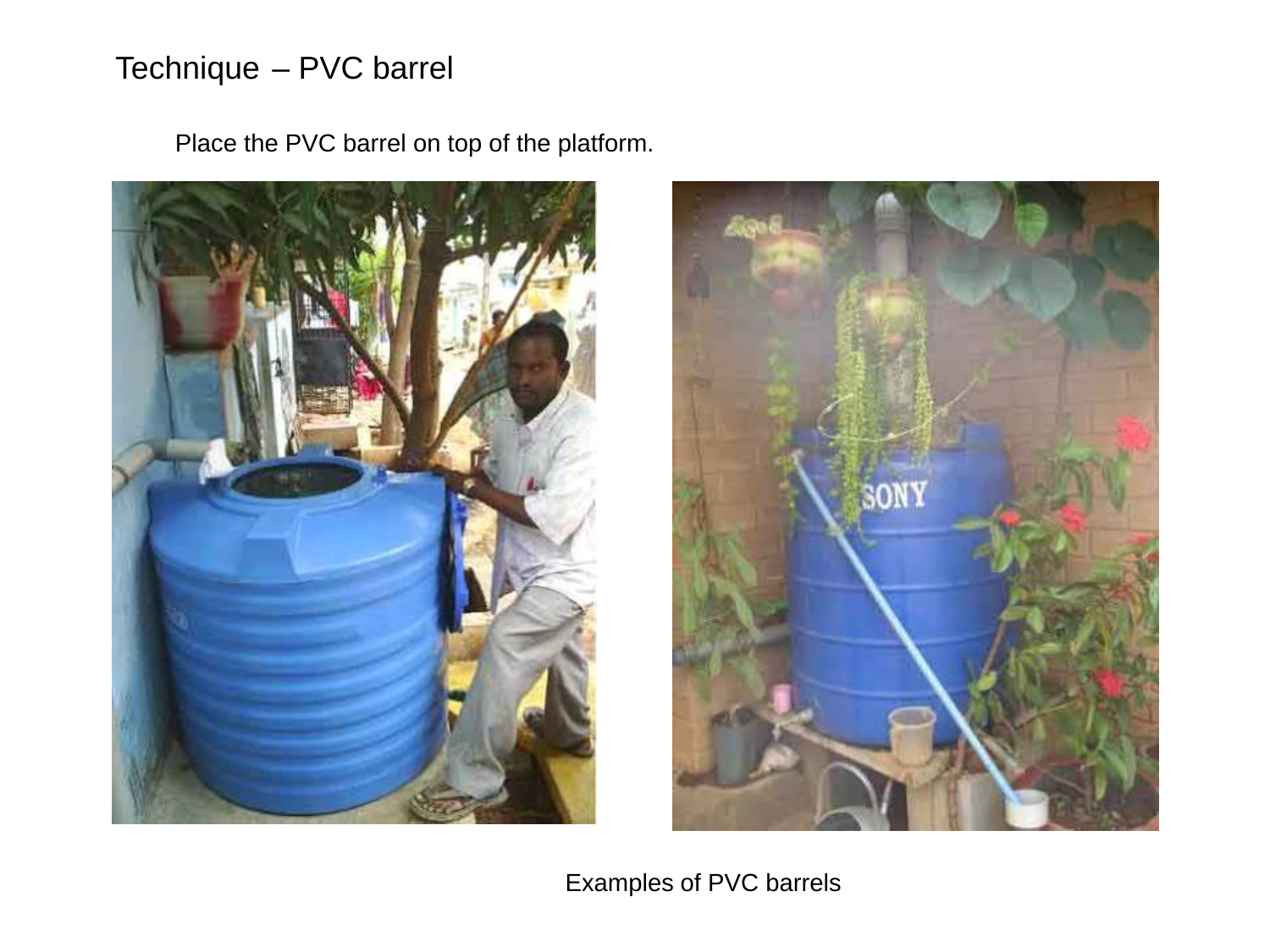Technique – PVC barrel



Examples of PVC barrels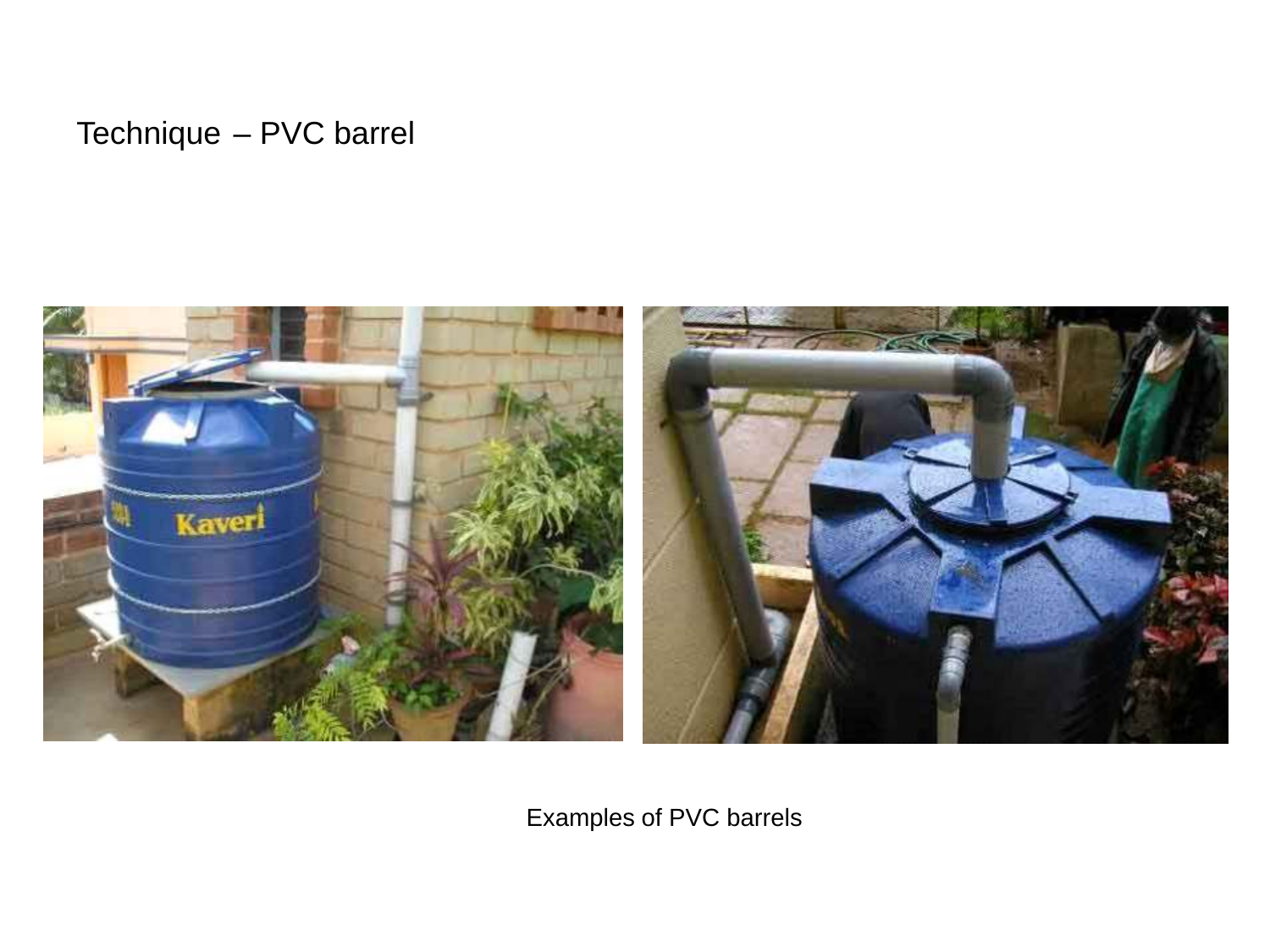# **Technique**

You have to filter the water before storage. It can be anythong that will prevent the solid particles to enter in the barrel.

For example, you can place a perforated aluminum basket with twolayers of sponge or a perforated plastic bottle with a mesh at the mouth of the barrel.



Aluminium bottle and sponge Plastic bottle and mesh

Maintenance: always keep the filters clean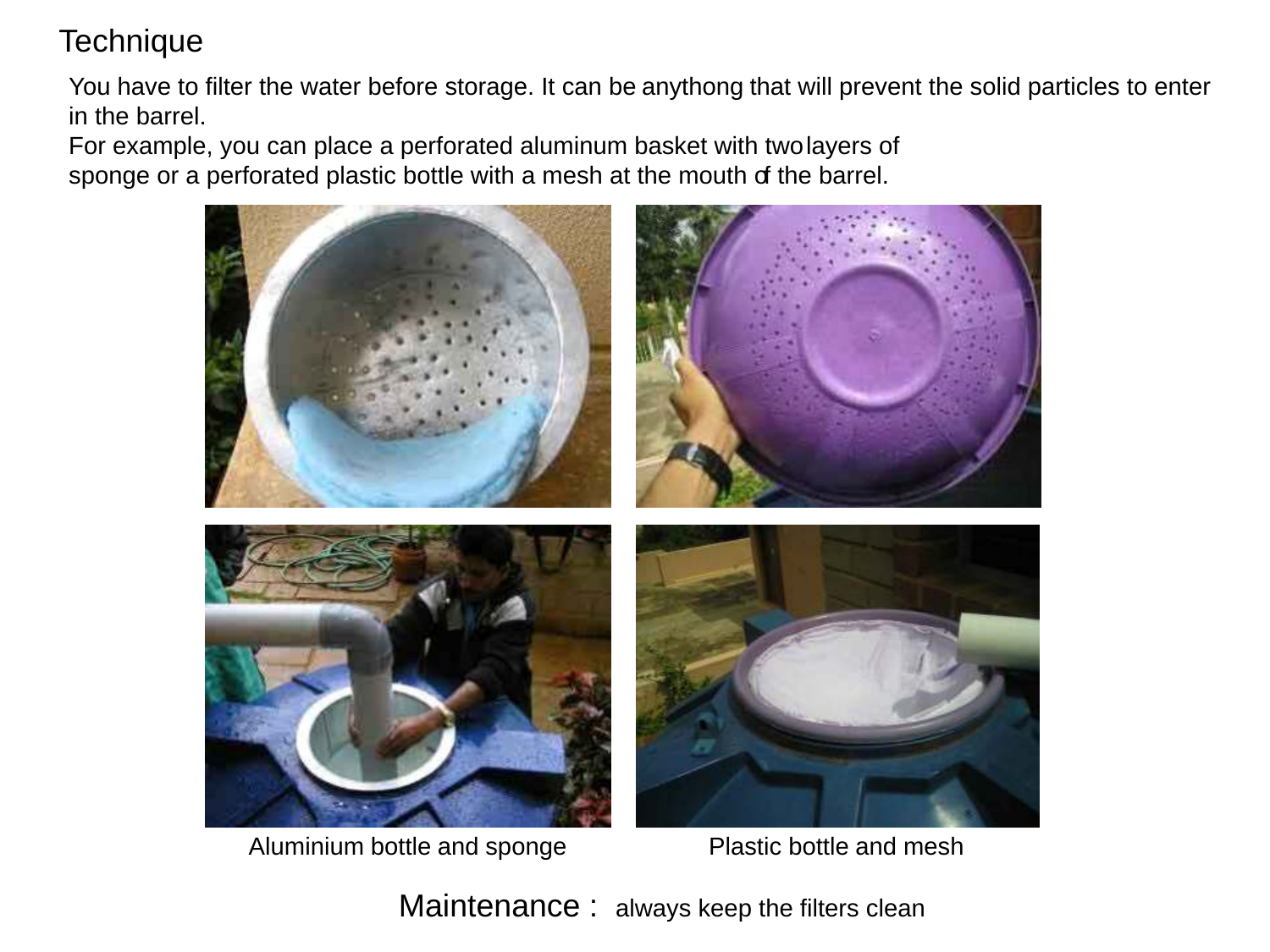#### What else is possible



Using a hosepipe, the tap can be connected to the borewell or sump tank.



Overflows from rain barrels can also be used for recharging the groundwater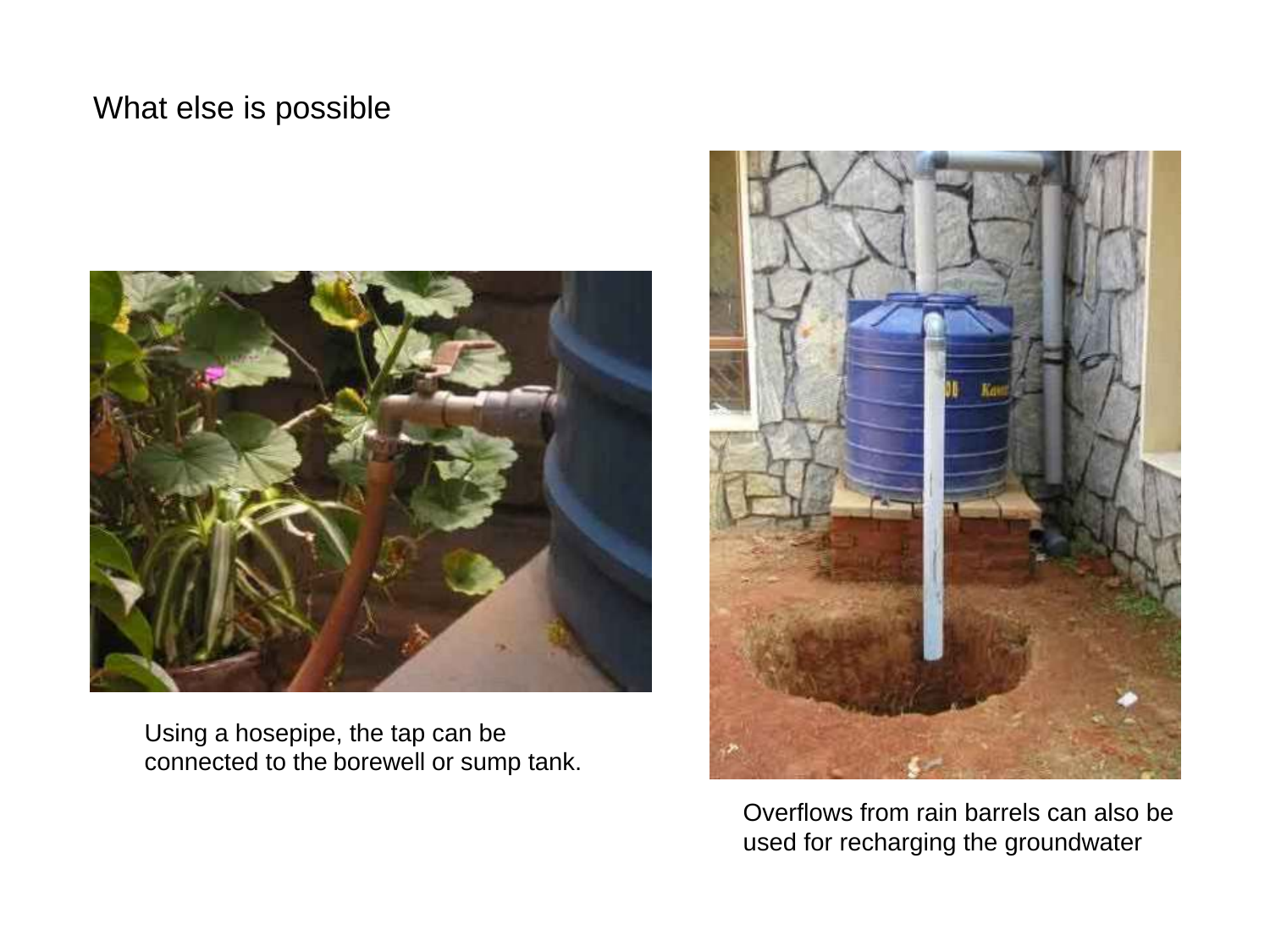#### Water quality

If all the hygien precautions have been taken (roof and gutter clean, efficient filter) , this water is generally fit for drinking. To ensure its quality, you will have to do some bacteriological test.



H2S strip test. If the water doesn't turn black after 36 hours in the sun, it is drinkable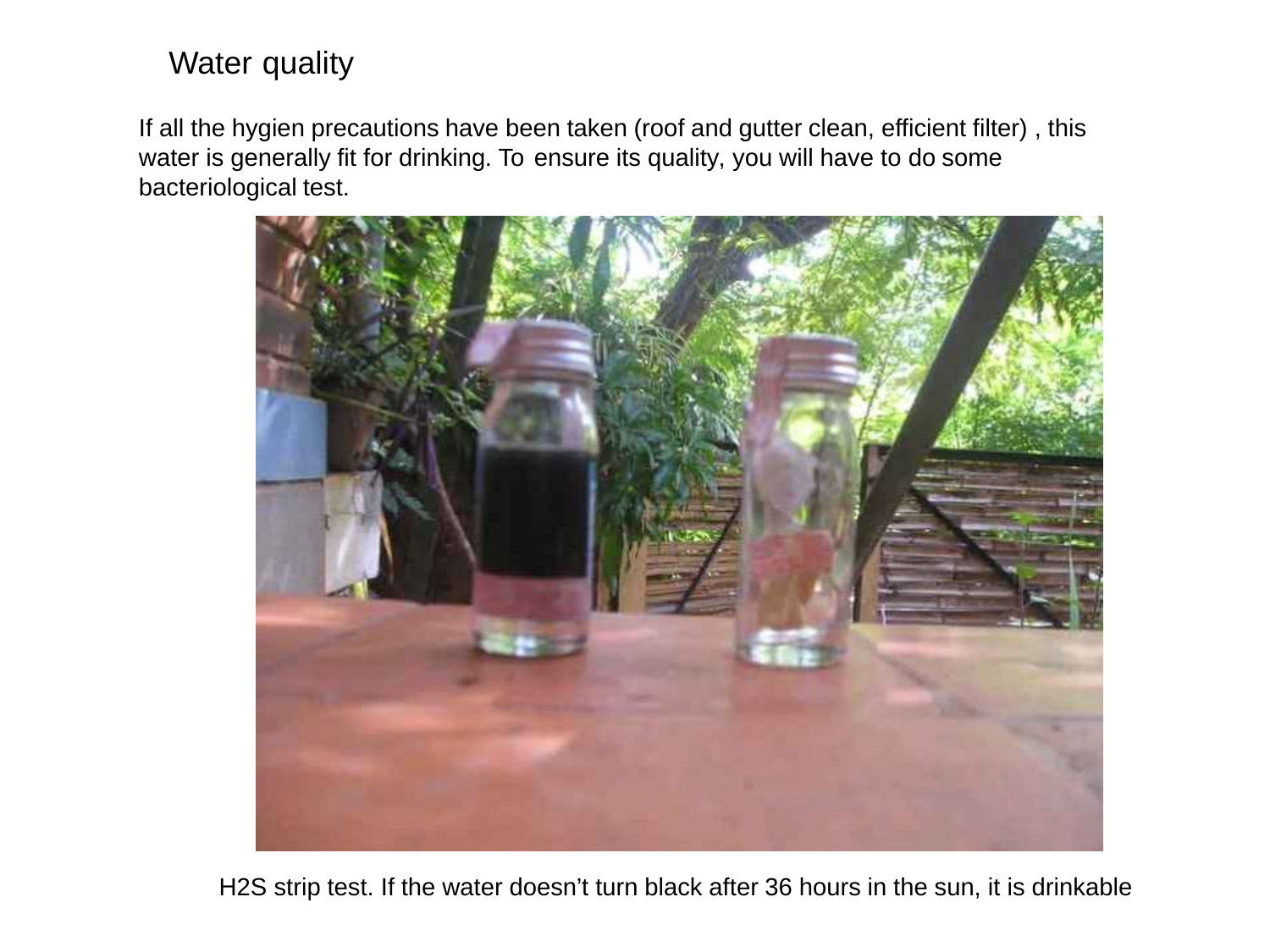## Rain barrels at work



In a house





In a low income area

In a industry